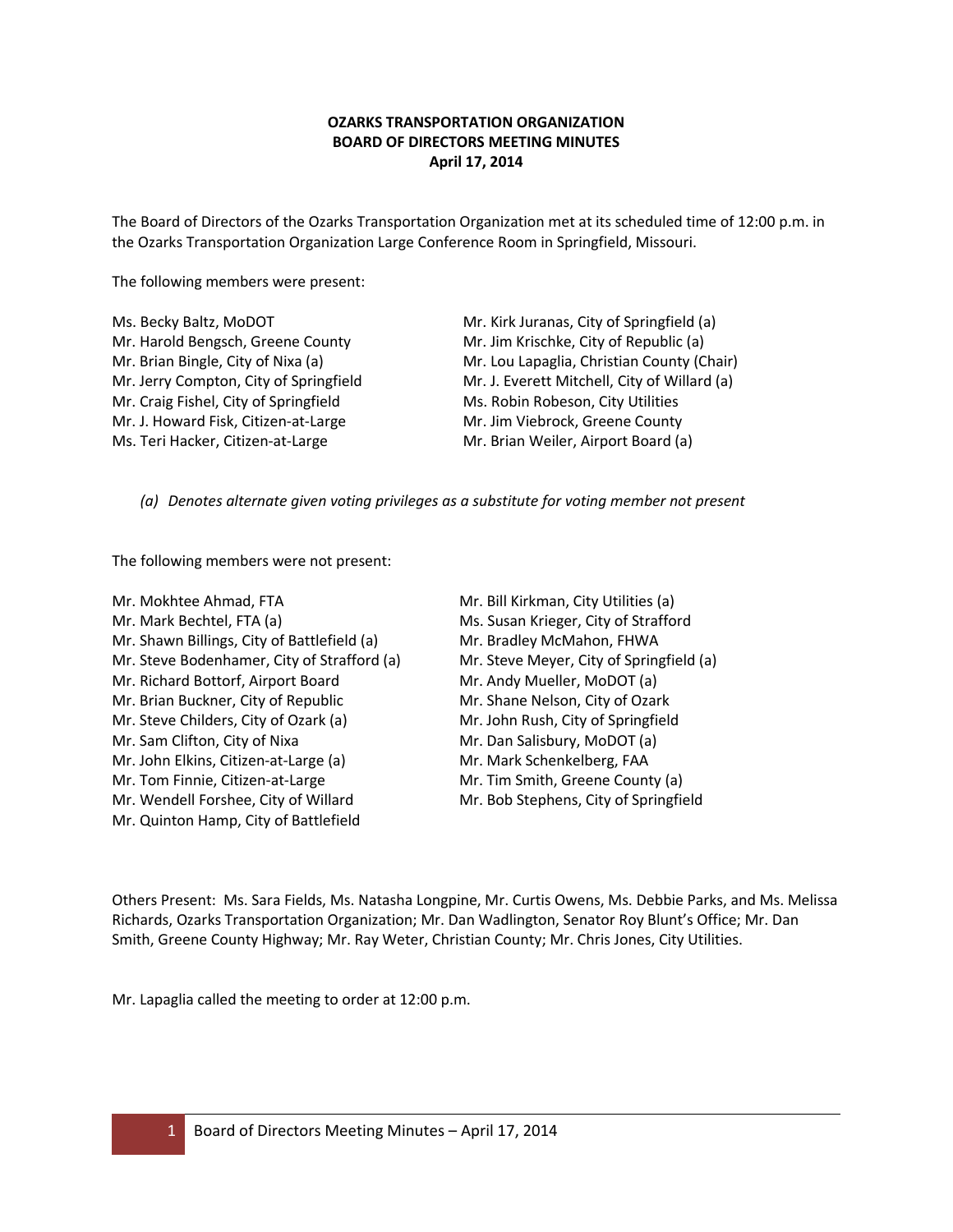#### **I. Administration**

## **A. Introductions**

## **B. Approval of Board of Directors Meeting Agenda**

Ms. Fields stated there was one addition to the agenda, Item M. Item M is the proposed support for the Kansas Expressway Extension TIGER Grant application.

Mr. Fisk moved to accept the agenda as modified with the addition of Item M. Mr. Viebrock seconded and the agenda was approved unanimously.

## C. **Approval of the February 20, 2014 Meeting Minutes**

Mr. Viebrock made the motion to approve the February 20, 2014 meeting minutes. Mr. Compton seconded and the motion was carried unanimously.

## **D. Public Comment Period**

Mr. Gene McKeen stated that he was a long time resident of the Springfield area and owns some properties in Rogersville. He stated that individuals in Rogersville have recently been made aware of the new proposed changes to Highway 60 coming through the Rogersville area. There have been public meetings and a lot of individuals did not hear about the last meeting. There is a new design-build process, but the concern is that there are two exits or entrances into Rogersville. One of the exit/entrances most citizens are okay with. The second exit/entrance the citizens are not okay with. The individuals being referred to are the business people and land owners around Rogersville. They would like to meet with Beth Schaller and would like to invite anyone who would want to be involved to come to the meeting. They are willing to discuss the placement of the two existing locations and the third location at the other end of town.

There is a large group of investors and business people concerned about this. He stated that the group would not back down. He thanked the Board of Directors for their time and invited OTO representatives to the meeting with MoDOT.

Mr. Lapaglia asked if MoDOT would be meeting with group. Mr. McKeen stated the group was meeting with MoDOT. Ms. Fields stated that a representative of the OTO would try and attend if the group would inform staff of the meeting time and place.

Mr. Viebrock stated as a follow-up to Mr. McKeen's presentation that Greene County is watching what is going on with great interest. Greene County will soon be the largest land owner there with the James Town Development, and is interested in where the interchanges will be located. As many of you are aware the Jamestown development,

# **E. Executive Director's Report**

Ms. Fields stated that a lot of the items staff have been working on are on the agenda. The Transportation Input Initiative and the public input that was received will be discussed during the Board of Directors Training. There is a summary report for Board of Director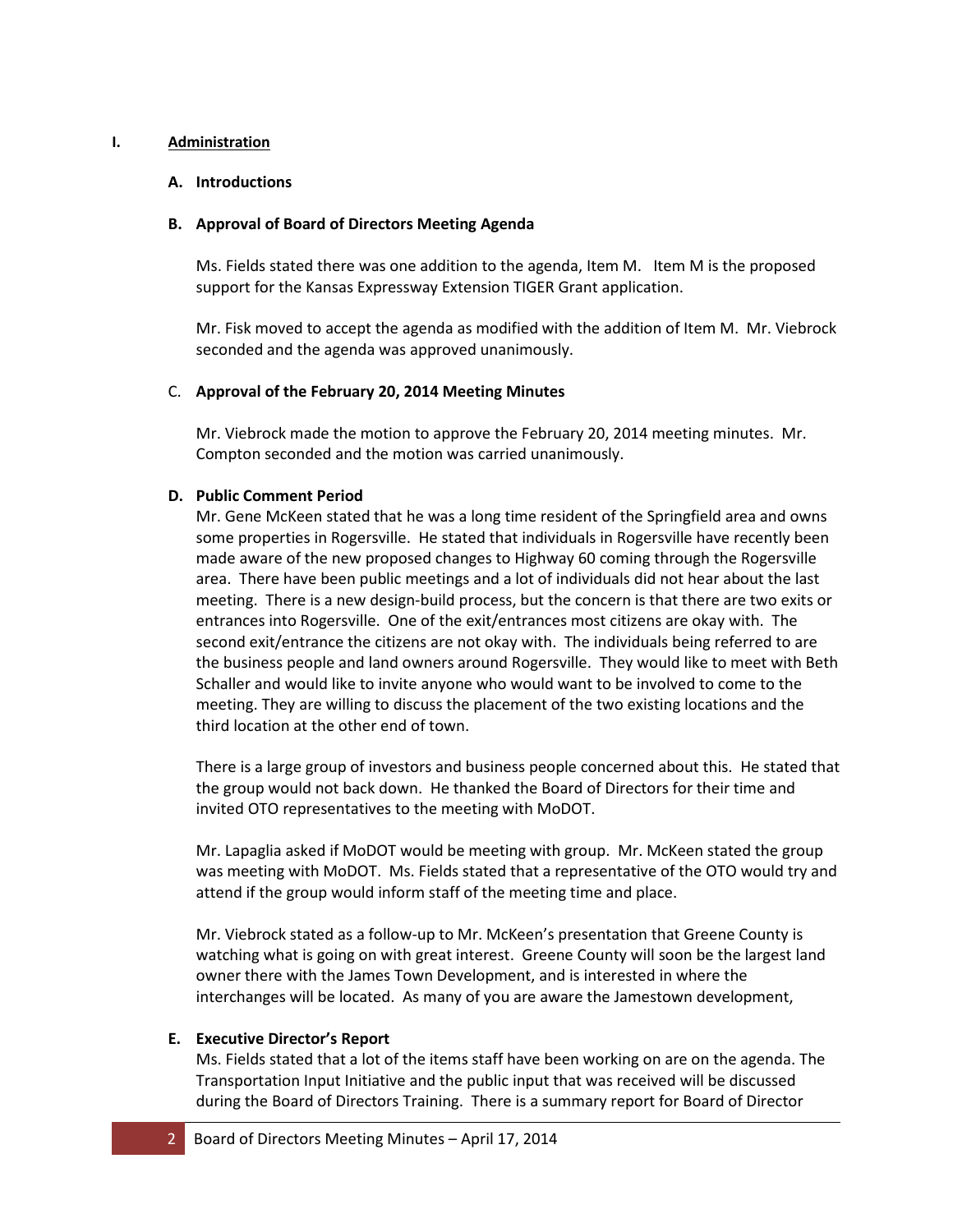members that cannot attend the training. The summary report goes over the input that has been received. The Subcommittee will review the information. The subcommittee is made up of all the member jurisdictions, the Airport, and City Utilities Transit. MoDOT put together some project cost estimates for the projects of regional significance. It will be reviewed by the Subcommittee as well. The meetings will start on April 23. The subcommittee will come up with a project list to submit to MoDOT in the event the onecent sales tax passes. The one-cent sales tax has cleared the House, but not the Senate.

Mr. Weiler stated that there is good representation and a lot of people are testifying, but there is also some opposition. The Committee considered all of it. There is a Committee meeting today. It is not known if that means it will be voted on one way or another but it was well attended by senior MoDOT staff and stakeholders. Ms. Fields stated that the OTO is moving forward on the project list.

Ms. Fields stated that staff had been doing a lot of work with the 5310 Transit Funding, which is the funding for Human Service Vehicles. The Federal Agencies are very slow in releasing guidance in implementing the current transportation bill. It looks like this is a case where the OTO will be held up on vehicle selection due to the lack of guidance. The OTO worked fast to get the Governor to designate a recipient and to get memorandums of understanding in place and now it appears it will take about six months because of FTA delays.

Staff has been waiting for the Performance Measures to come out. MAP-21 has five areas in which performance measures will be established and the OTO will be required to meet. It has not been actually stated if the MPO will not get funding if the MPO does not meet the Performance Measures. The guidance is being designed to talk about the ramifications financially. The guidance is very slow coming out. One of five drafts is out for public comment. Staff is waiting on the rest of the guidance.

Staff attended the Associations of MPOs Policy Committee in March and worked on a policy paper to give to law makers in Washington, D.C. One of the points that was made was to not put a lot of new law in place since MAP-21 had not been implemented yet. If the guidance was not finished yet, it would be hard to spend the funds if the laws were changed again. It was a good meeting attended by representatives from Senator Boxer. Senator Boxer is the head of the Senate Environmental and Public Works Committee. A representative of Senator Schuster also was there. The Senator is the head of the House Transportation Committee. It was good to be able to give MPO input in general to the individuals who are writing the bill. The Senate Environmental Public Works Committee has come up with an agreement on a six-year bill, but the House does not have any type of agreement yet. The President also came out with a budget for a four-year bill.

#### **F. Legislative Reports**

Mr. Wadlington stated that Senator Blunt is drafting a letter in support of the TIGER Grant that should be complete by the end of the week. There is no consensus on how to pay for a Transportation Bill. Every year the Federal General Fund pumps \$22 billion into highways. That is the deficit every year on the Highway Trust Fund. He stated that there has been a little push back in the House on trails and walking paths. Over in the Senate, it is not hopeful that there will be a bill. The Senator has promoted an Infrastructure Bill of \$50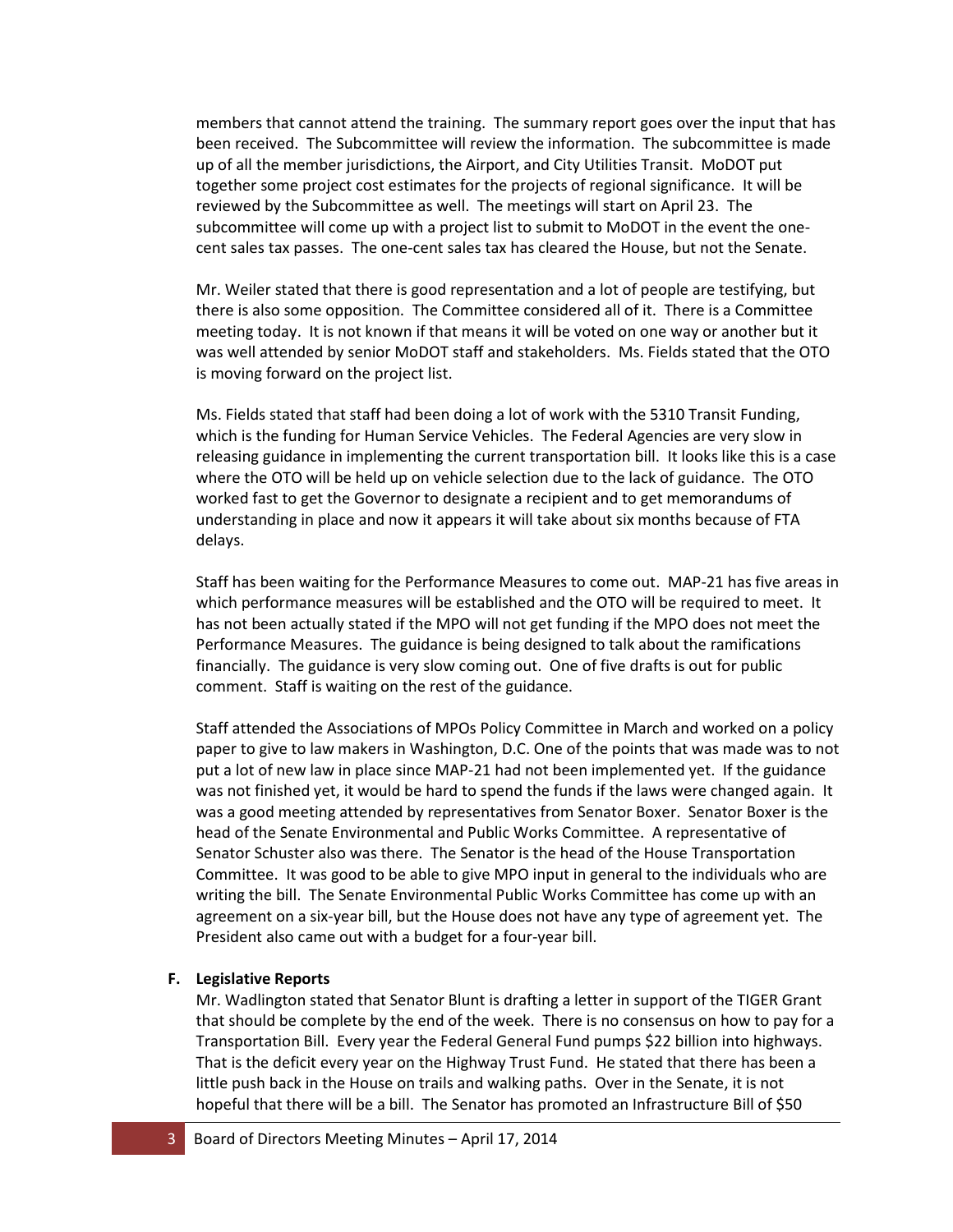billion that has bi-partisan support. There is hope that bill might be an avenue to put some money into highways, infrastructure, and things of that nature. It is expected that there will be an extension of some sort on the Highway Bill since it expires 60 days before the fall elections.

## **G. Recognition of Phil Broyles**

Mr. Lapaglia requested that Phil Broyles be remembered with a minute of silence. He was an integral part of the OTO Board of Directors. Members of the Board shared stories about Phil Broyles, the former City of Springfield Public Works Director, for the remaining four minutes.

## **II. New Business**

# **A. OTO Procurement Policy Update**

Ms. Parks stated that the OTO originally wrote the current Procurement Manual in 2008 when the OTO became a separate entity from the City of Springfield. The OTO originally modeled it after member jurisdictions' manuals. After going through many purchasing scenarios the past couple of years, it was decided that the procurement manual needed updating. There are updates from MAP-21, the FTA Master Contract, as well as an updated FTA Circular 4220.1F. Staff tried to condense the requirements down to what was required of an organization like OTO. The OTO is a very small organization with just 5 staff members, unlike the OTO member jurisdictions that have purchasing and accounting departments to handle the RFP process. Staff looked at how to be good stewards of the OTO funds, meet all requirements, and at the same time not have to go through so many steps. More than once, the OTO has gone out to bid and has not gotten any responses.

Ms. Parks stated that MoDOT and the Executive Committee reviewed the proposed procurement manual and the comments have been incorporated into the manual. The OTO will do a self-certification to state that the OTO has looked at the policies and guidance in place and staff feels like OTO meets the requirements.

An area of change is the approval process for purchases. There is a new matrix: amounts 0- \$999 requires Executive Director verbal approval, which is easier for staff to be make purchases. \$1,000 to \$4,999 is written approval of the Executive Director; and \$5,000 to \$25,000 needs to be in the UPWP and have the Board of Directors approval. If there is a large purchase it will come to the Board. The Executive Director is the signer for all OTO contracts. One of the problems with the old purchasing policy is the formal bidding required for purchases over \$25,000. MoDOT approved using the FTA guidance which is \$100,000 + for the formal bidding process. There is still a process for formal bidding under the \$100,000 threshold for items like consultants. This will allow items like office supplies and copy machine leases to not go through the formal bidding processes each time. There are repeat purchases that have been approved in the budget and UPWP process that do not need approval each time they are purchased. Another area that was updated is the contract clauses that are required on contracts by FTA. The FTA clauses have been updated and are included in a matrix for staff reference. There are a few items not allowed by the OTO's grant. One is that financial statement audits under \$500,000 in federal funds are at the OTO expense. The policy also outlines a written procedure for W-9s and the OTO sales tax exemption.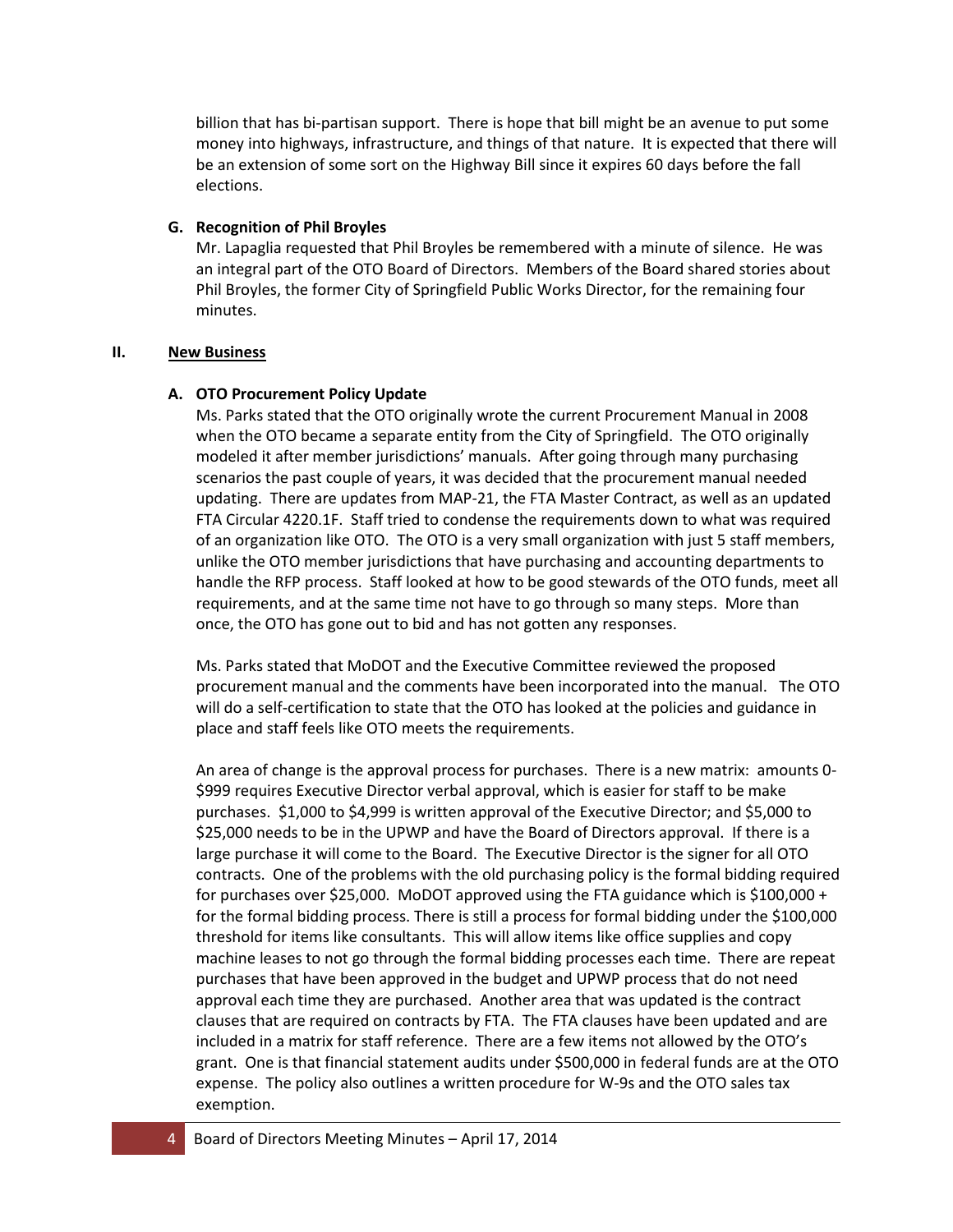One of the comments from the review process was a policy for an emergency approval process. The procurement manual outlines that the Executive Director can make an emergency purchase on the OTO's behalf. Another request was to have a contingency approver in place if the Executive Director was unavailable for an extended period of time.

Mr. Bingle stated that if the Board of Directors approved the budget and the item being purchased falls within the budget, then the suggestion would be that the item would not have to come back to the Board of Directors for approval. Ms. Fields inquired if he was suggesting that on amounts over \$25,000 the item would not need to come back to the Board. Mr. Bingle stated that if the budget is already anticipated and incorporated within the approval of the amount to be spent, the OTO would then have the ability to go out to bid. It would not have to come back to the Board until the bid is awarded. Ms. Parks stated that was the staff's intent, that the OTO would only go out to bid on items in the approved OTO budget. It would be the contract that would come to the Board of Directors.

Mr. Fisk stated he would second Mr. Bingle's comments. Mr. Juranas made the motion to approve the OTO Procurement Manual. Mr. Krischke seconded and the motion carried unanimously.

#### **B. OTO Procurement System Self-Certification**

Ms. Parks stated that the FTA Master Contract requires that the OTO self-certify that FTA regulations are being followed to the best of the OTO's ability. The OTO operates off of a FTA/FHWA grant. The regulatory agency is the FTA so that is why it is a FTA Self-Certification.

Mr. Bingle made the motion to certify that OTO has complied with the required Federal Transit Administration Procurement Policy. Ms. Hacker seconded and the motion carried unanimously.

#### **C. FY 2015 Unified Planning Work Program**

Ms. Fields stated that the OTO prepares a Unified Planning Work Program every year that outlines the work activities for the new year. This is attached to the contract with MoDOT in order to get reimbursement of the federal funds. She outlined the general tasks. She stated that in Task 030 staff is proposing an update to the Major Thoroughfare Plan, so staff will be looking at revisions that need to be made or if any roads should be added. Staff will also produce a Roadway Designs Standards Guidelines Brochure for the jurisdictions and public. There is an anticipated Travel Demand Model Scenario, such as one for Kansas Expressway. Staff is looking at working with all the agencies to coordinate a process on the Congestion Management Process. It is easier to compare data from the same year as opposed to multiple years. The Bicycle and Pedestrian Plan will also be implemented. The Bluetooth Units and Travel Time Collection has been moved forward to this next budget year. Task 060 is OTO's Transit Planning Activities as well as the City Utilities Transit planning activities. The FTA requires that the MPO list City Utilities planning activities and there is about \$200,000 in CU planning activities. The remaining \$48,000 is OTO transit planning. Task 070 is work that the OTO does with ITS or grant applications. This year there is a Task 080, which is new. The MoDOT Direct Cost work has been moved to its own task. This will allow the OTO to recover more of the value of their work. Last year it was \$65,000, but this year it has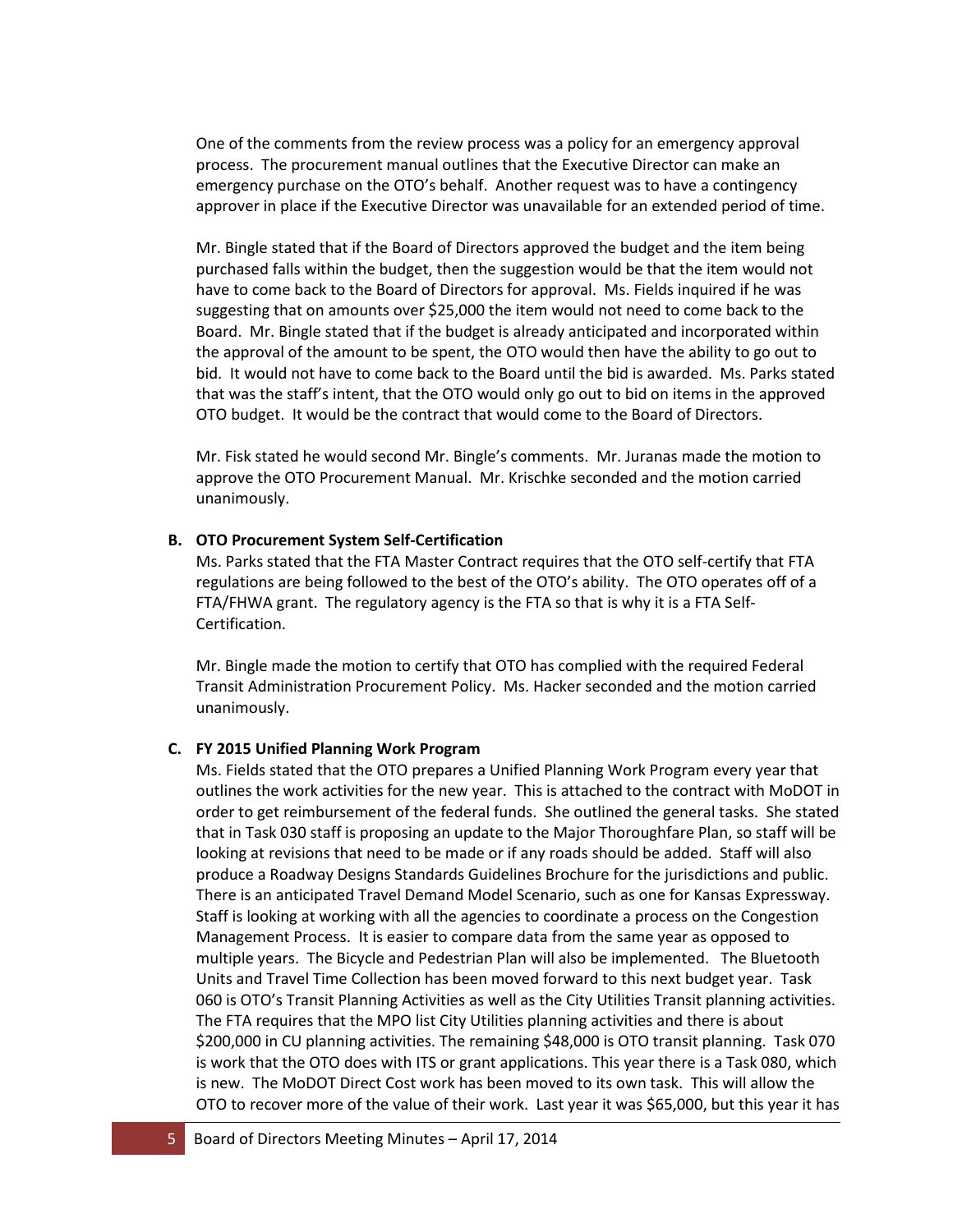been increased to \$115,000 based on MoDOT estimates of work that is planned in the OTO area, including signal timing and other work items Federal Highway allows as direct cost. This allows the OTO to use less dues. The OTO collects enough local jurisdiction dues to cover the match it the Direct Cost comes in lower than estimated. If the OTO does not spend all the local dues, then it goes into the OTO reserve fund. The overall amount of the UPWP is \$1,065,338, which includes the \$200,000 on the City Utilities side, so the OTO portion is \$865,338 with almost \$700,000 in Federal Planning funds, \$115,000 in MoDOT Direct Cost, and \$60,000 in Local Jurisdiction Dues. This leaves a balance of Federal funds, not including this year's amount, of \$969,545.40 in reserves for the federal amount.

The motion to approve this should include a provision to approve this document pending any revisions resulting from the next tab, which is the OTO Operational Budget. If there are budget items that come up in that discussion, then that will affect this document as well.

Mr. Childers made the motion to approve the FY 2015 Unified Planning Work Program. Mr. Compton seconded.

#### **D. FY 2015 OTO Operational Budget**

Ms. Parks stated that the OTO Operational Budget is almost the same as the OTO UPWP Appendix A. Last year during the OTO audit, it was brought up that the City Utilities Planning funds were included in the grant specific budget which the OTO was also using as the operational budget. The decision was made to have two separate budget documents. One budget is the OTO Operational Budget and the second is the grant budget. This will allow the OTO to continue to show the City Utilities Planning funds on the grant specific budget. One of the key differences in the two budgets is how the Local Jurisdictions Match Dues. This year, the OTO expects \$129,682 in Local Dues.

In the Operational Budget, the amount of Employee Insurance Premiums that the employees pay for family premiums is shown. The City Utilities Direct Outside Grant is not shown on the Operational Budget. The In-Kind match has also been removed since it is not real funds that the OTO is receiving, rather it is match on the federal grant. The MoDOT Direct Cost has also been removed from the Operational Budget for the same reason.

The OTO Budget is pretty much in line with last year's budget. There was an increase of \$35,000 in the salaries line. This is from a projected health care increase of 22 percent. This is an estimate based off of what has been happening in the health care realm. Staff based the increase on a worst case scenario. There are also staff raises budgeted into the salary line for current staff. At the discretion of the Executive Director \$14,000 was budgeted in to have the ability to hire a full-time GIS Technician. There has been a GIS hole, since the Multimedia Coordinator has been busy with the public input. Staff expects the public input work to remain time consuming. That \$14,000 would be added to the amount budgeted for two part-time interns. The intern positions would not be filled if a full-time employee was hired.

Staff there had been cleaning the OTO offices so a cleaning service has been budgeted for next year. There is a \$2,000 increase to the computer and equipment line. That is to purchase a second or third monitor for the large conference room. There is also an Errors and Omissions Insurance Policy budgeted. The advertising budget has been increased to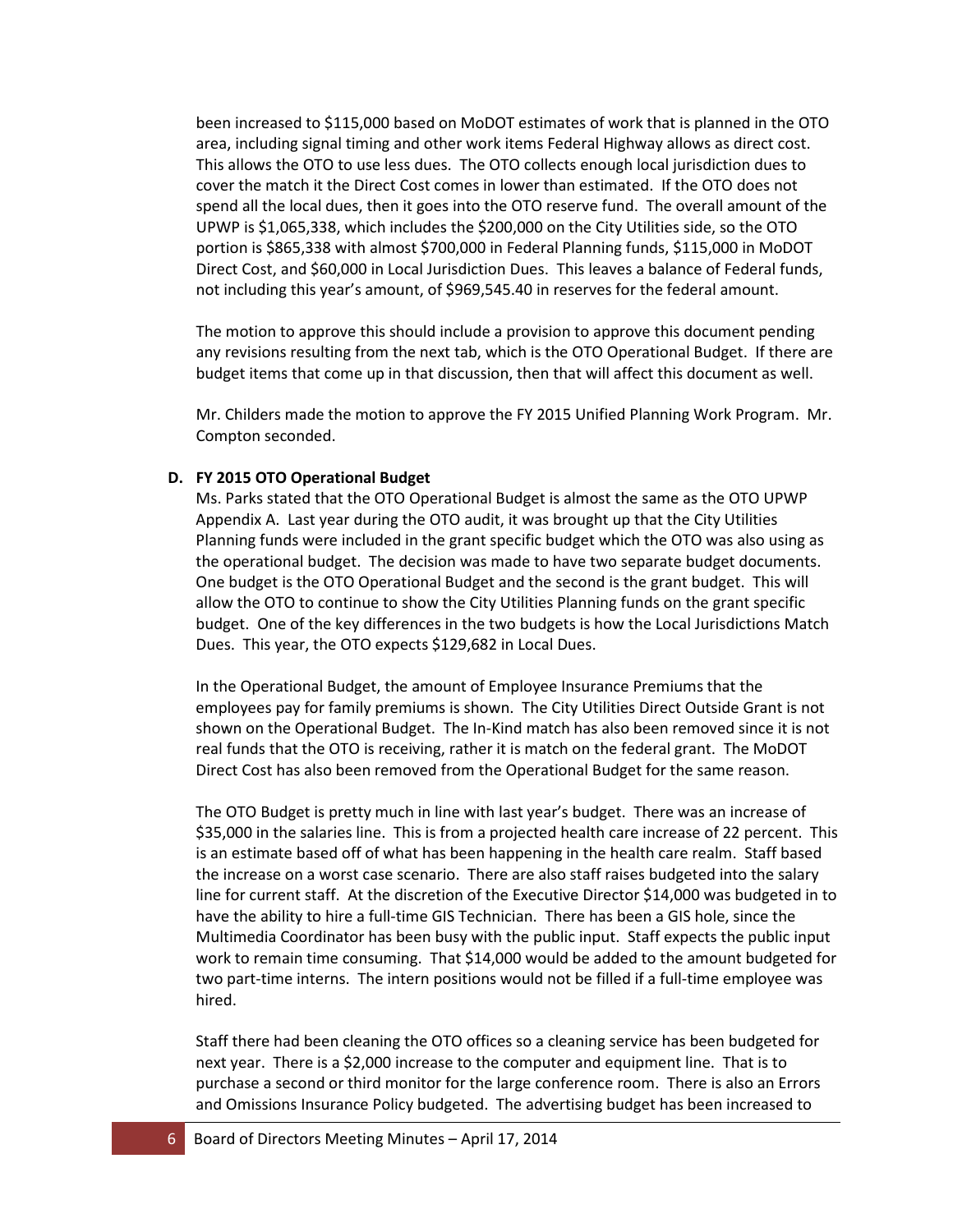cover the increase work with public input. The \$80,000 from last year has moved forward for the purchase of the Bluetooth and the additional work with the Travel Model. There is a projected net increase of the Operation Fund Balance of \$92,000. This will only increase if the OTO receives as much In-Kind and MoDOT Direct Cost as budgeted. Otherwise the net Operation Fund Balance increase will be smaller. That leaves the Operating Fund Balance, if the full \$92,000 materializes, at \$358,000. This is a good position in case there is another government shutdown. Until everything gets finalized in Washington, it will be good to have some cash flow, because in any given month, there is \$150,000 in bills and OTO must wait 30 days to be reimbursed, since it is a reimbursable grant.

Ms. Robeson inquired if there was a set percentage amount for the salary increase. Ms. Fields stated there is a policy of a maximum of 4 percent on the salary increase. It is based on a score from the employee performance evaluation and ranges from 0 to 4 percent.

Mr. Bingle inquired if that included the COLA raise or if it is all merit. Ms. Fields stated it was only merit. Mr. Bingle inquired if the OTO had trouble filling the GIS position last time. Ms. Fields stated that the OTO did not go out to bid on the GIS position, because the position was changed to the Multimedia Coordinator Position. Staff felt that the GIS records were up to date and that there was work that needed developed in other areas. Planners do take GIS coursework as part of the planning degree, so the GIS work was being kept up. but now, the work load has increased and there is a need for a specific GIS person again. When Mr. Chris Stueve was hired, he started as the OTO intern.

Mr. Juranas inquired if the additions to staff were conditional on funding. Ms. Parks stated that the decision to hire was on work flow and having enough work for a GIS Technician. Ms. Fields stated that she planned to hire a GIS position and not fill the intern positions. Mr. Juranas asked if there was a shortfall in funding in later years, how that would be addressed. Ms. Fields stated that she would be clear that it was a year-to-year position. The position would be filled for one year and reevaluated the following year. If there is a good fund balance and the GIS Technician remains busy, then the goal would be for it to be a permanent position. Mr. Juranas inquired if the position would be set up as a year-to-year contract to avoid expectations. Ms. Fields stated that she was planning to do that.

Mr. Lapaglia inquired if there was a big concern about the funding. Mr. Juranas stated that the federal funding is uncertain. Ms. Fields stated that there are two issues on the federal side. The first is that the transportation bill is expiring. Staff is confident that there will be a continuing resolution passed. It is doubtful that there would not be a transportation bill for very long. The other issue is the bankruptcy of the Highway Trust Fund coming in July, in which case, there is the chance that there might be a couple months lag on reimbursements. It is nice to have an Operating Fund Balance to cushion the OTO in that situation. The addition of one staff person will not make that big a difference as far as cash flow.

Mr. Bengsch made the motion to approve the FY 2015 OTO Operational Budget. Mr. Fisk seconded and the motion was carried unanimously.

#### **E. FTA Section 5310 Project Selection Criteria**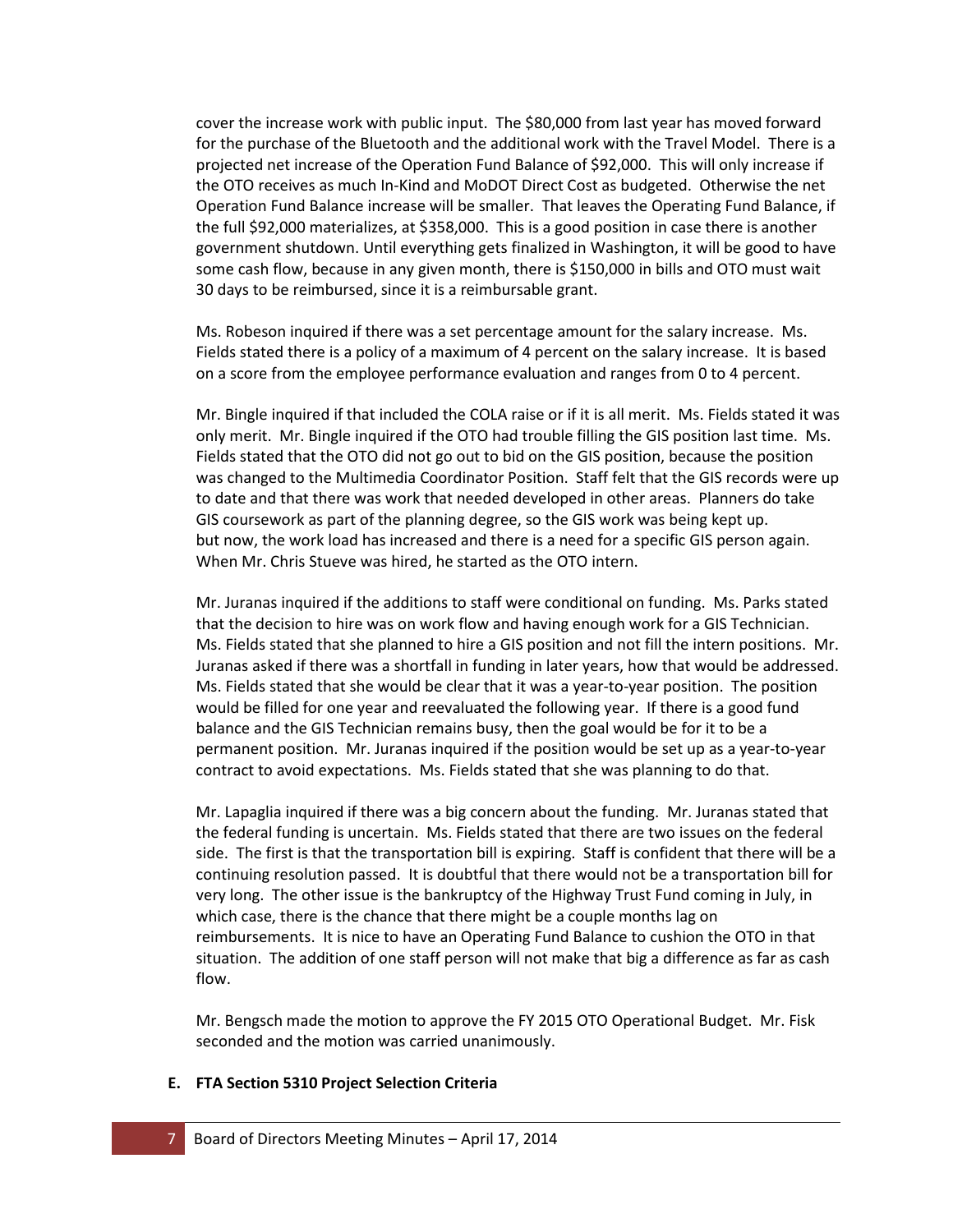Mr. Owens stated that there is not guidance yet on the FTA Section 5310 Selection Criteria. OTO went ahead and started working on the program, off of the draft guidance. The 5310 program under MAP-21 legislation changed dramatically. The two programs, 5310, which just provided two vehicles for the OTO area, and the New Freedom program, 5317, which provided assistance for ADA, were combined under MAP-21. It has been challenging to write an application.

The new guidance stated that 55 percent of the funds need to be for vehicle and capital projects and 35 percent need to go to New Freedom type projects. There is also a 10 percent fee for administering the programs. A couple months ago there was a MOU for MoDOT and CU Transit to administer the funds. There is a policy that states that the OTO will follow the guidance of the percentage of breakdowns. There is also a selection criteria that will give both areas a fair playing field for these funds. The funds are about \$250,000 per year and the OTO has been waiting to award FY 2013 and 2014. The Local Coordinating Board for Transit looked at the nine selection criteria. The TPC recommended approval of the proposed 5310 Project Selection Criteria. Once this is approved, then the LCBT will start work on the application.

Mr. Lapaglia stated that it was mentioned earlier that MAP-21 had not been finalized yet. His question was how the OTO could approve something that had not been approved by the Federal Government yet. Mr. Owens stated it is the FTA Guidance Circular. The Guidance should be released sometime in the spring. There are a couple of items that the OTO will have to wait on from FTA. Mr. Lapaglia stated that it did not make sense that work would begin on a new bill before MAP-21 was finished.

Mr. Bengsch inquired if the Guidance is approved, would that change the OTO scoring criteria on the project evaluation. Ms. Fields stated that the OTO gets to determine the scoring criteria. The Local Coordinating Board of Transit has set the criteria. Mr. Bengsch stated that is good, since he was hesitant to approve something that had not been finalized.

Mr. Fisk made the motion to approve the FTA Section 5310 Selection Criteria. Mr. Weiler seconded and the motion was carried unanimously.

#### **F. FTA Section 5310 Designated Recipient**

Ms. Fields stated that at the last Board of Directors meeting, the Board of Directors agreed to let MoDOT and City Utilities be the 5310 Designated Recipients so they could administer the funds. That includes things like holding title of vehicles and conducting audits of different agencies. The Governor needs to now make the official designation. Staff is requesting that the Board allow the Chair to sign the Designated Recipient Resolution and it will be sent to the Governor. Eventually, when FTA is ready, the OTO will be ready to go.

Mr. Childers made the motion to support the appointment of MoDOT and CU as FTA Section 5310 Joint Designated Recipients. Mr. Juranas seconded and the motion carried unanimously.

#### **G. Title VI Policy Revision to Include ADA**

Mr. Owens stated that the Board of Directors approved the OTO Title VI Program in February. The program took all the OTO policies and plans that were related to Title VI and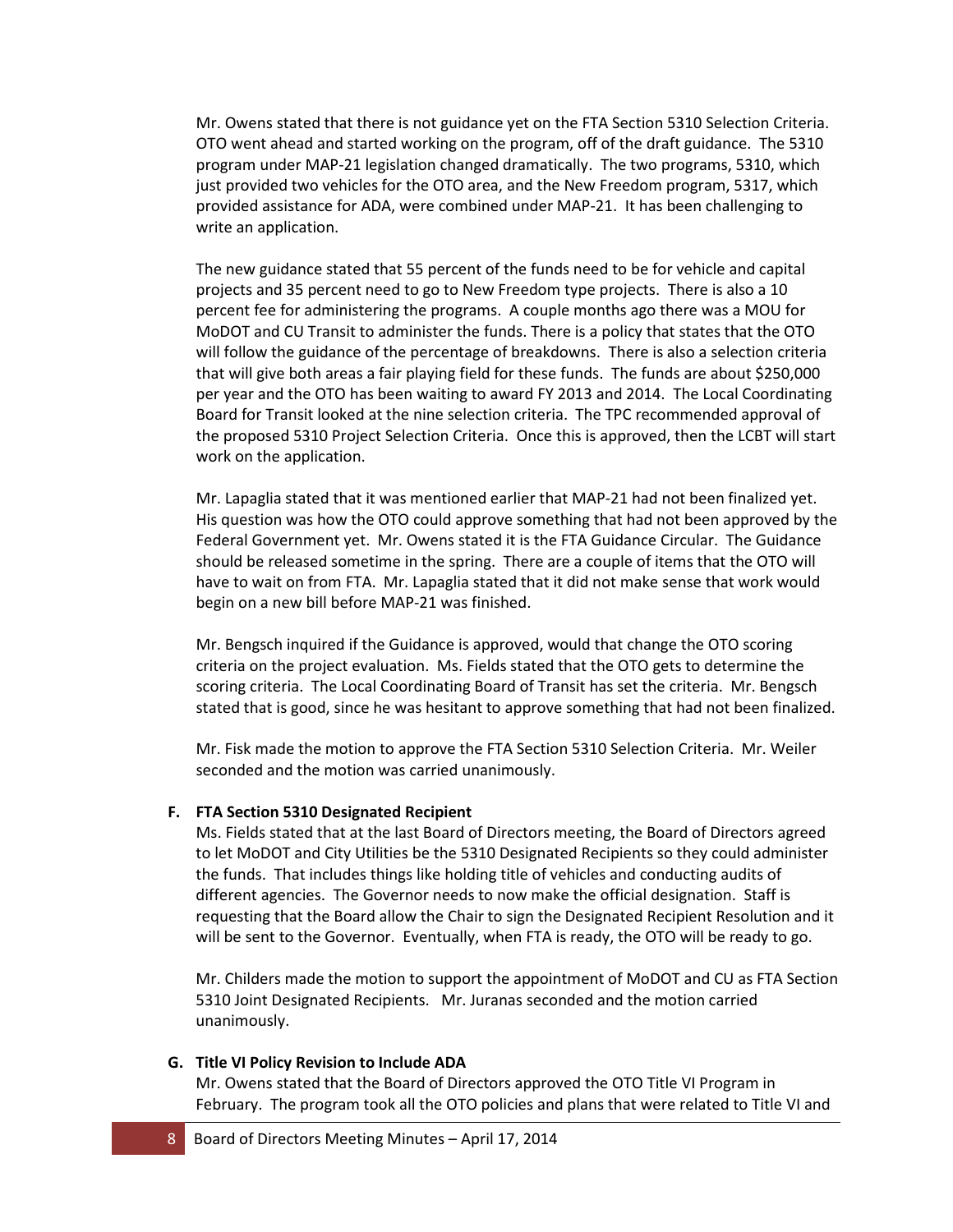put them into one plan. This program was submitted to MoDOT on March 31. During that time, staff looked at the ADA requirements and is requesting to make a few minor changes to include them into the Title VI document. One of the changes is the title changes to include ADA and to bring everything up to date with the new OTO logo. There are four additional items that were changes, as well. The notice for the public of their rights will be posted on the OTO and website. The second item was to simplify the claims procedure for incoming comments and complaints. Instead of two separate documents they have been combined into one. The collaborative process for the complaint procedure to MoDOT and Federal Highway has also been updated. The Complaint Form has been updated to include the ADA complaints. The appendices were updated to the actual policy that was approved in February. There is a resolution, so that it can be to MoDOT in a timely manner.

Mr. Juranas made the motion to approve by resolution the Title VI Policy with proposed ADA Provisions. Ms. Robeson seconded and the motion carried unanimously.

#### **H. STP-Urban Advance Policy and Agreement**

Ms. Fields stated that the Executive Committee had been working on a policy to help spend down the OTO STP-Urban fund balance. OTO is allowed to have about \$16 million and MoDOT counts cost share projects against the maximum amount that the OTO is allowed to have. Ms. Longpine presents a STP-Urban fund balance report twice a year that tells the OTO members what the balance is and if the OTO is in danger of losing the funding.

Ms. Fields stated that MoDOT announced that there will not be any more cost shares approved. That will not be an option to reduce the OTO balance. The proposal is for those jurisdictions that receive less than \$1 million in a year to be allowed to spend up to \$3 million in advance. The jurisdiction would agree that if the program was discontinued by the Federal Government, then the funds would be paid back. Prior to the letting or programming of the project in the Transportation Improvement Program, the jurisdiction would need to sign the agreement. It would go to the jurisdiction's council and there would be a resolution that in the event that funding was discontinued, the jurisdiction would be required to pay it back. The funds would go into deposit with MoDOT back into the overall STP-Urban fund balance. The OTO fund balance has been consistently high or over the \$16 million figure. The MoDOT staff member over the local programs talked to staff last week about the OTO's high balance.

The smaller jurisdictions can spend the money quickly and this allows better planning. The Executive Committee reviewed the policy and the Technical Committee recommended approval. As part of this policy, staff will make a determination that funds are actually available. There is also an email from MoDOT authorizing the OTO to go over the balance up to \$2 million. MoDOT is interested in the whole State spending down the federal funds. This would give some room in the case there was a miscalculation and jurisdictions were accidently allowed to spend more than they had. MoDOT would then work with the OTO to figure out how to make it up. Staff is confident that there is no risk of this to the OTO. If the program is discontinued, it will come back to the pot because of the signed agreement.

Mr. Bingle asked Ms. Fields for clarification on the paragraph following the itemization of the balance, where there is a sentence that reads if funding comes back "they will likely be used on maintenance projects within the MPO." He asked if there was a current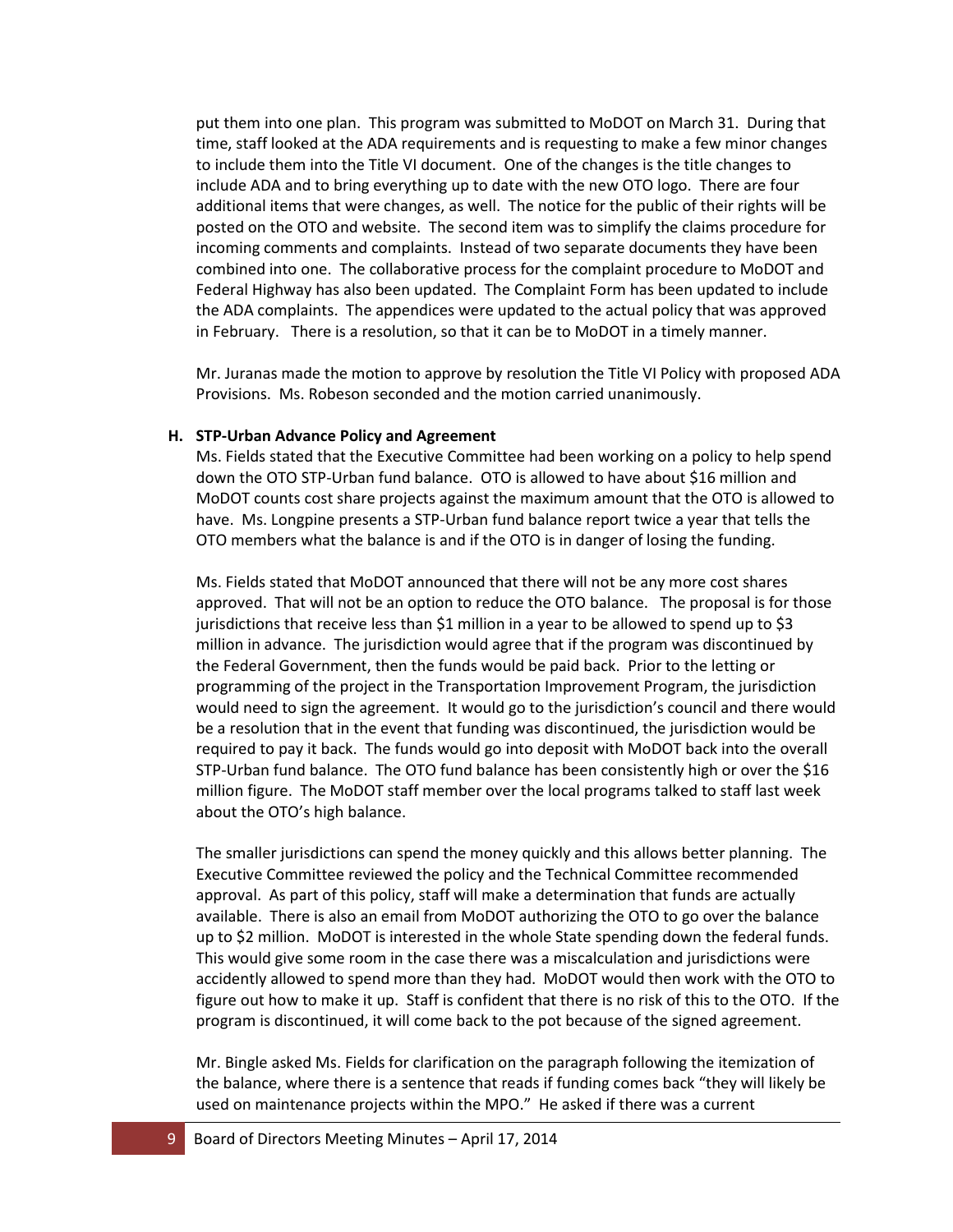prioritization list. Ms. Fields inquired if he was referring to the maintenance. Mr. Bingle stated yes. Ms. Fields stated that it is at MoDOT's discretion. Maintenance is an area that the OTO does not give input on. There is a pavement rating system. Ms. Baltz stated that there is a pavement plan that covers the OTO area.

Mr. Bingle stated that this would be part of the TIP and could be used for construction and plan preparations. Ms. Fields stated that was correct that it could be used for transit, sidewalks, and anything else eligible under the STP-Urban category. Mr. Bingle inquired if staff was authorized to approve it or if would come back to the Board. Ms. Fields stated she believes that she would approve the agreement, but the Board would approve it via the TIP. When it comes forward as a TIP Amendment or the annual process, staff would note in there the project is using advanced funding, so it would be approved by both.

Mr. Bingle made the motion to approve the STP-Urban Advance Policy and Agreement. Mr. Fisk seconded and the motion carried unanimously.

## **I. Amendment 1 to the Priority Projects of Regional Significance Report**

Ms. Fields stated that the Board heard this request at the February meeting. The motion included that the Technical Committee analysis and decision be brought back to the Board of Directors. There is a lot of the original information, as well as additional information, pertaining to the request. There is still a map of the proposal. Volume-to-capacity has been added to the map, and is color categorized by the level of volumes versus the capacity. Highway 14 Business Route/65 is consistently over capacity as far as the daily volumes. The MM Corridor is not as much, but it is developing rapidly. There are businesses going in. There were projections done based on the PIC East Development. The MM Corridor is 1,300 acres so a third of that development build-out was used. That either doubles or triples the amount of traffic expected on MM depending on calculation methods. It is a legitimate issue as far as traffic volumes are concerned. The safety of the Highway 14/Business Route 65 Corridor was typical of the other OTO priority corridors. The MM Corridor was not as high, but accidents increase with volume. The single vehicle accidents have not been reported to the highway patrol. The scores of these projects have been listed in relation to the other priority projects. These scores do not measure against every score in the Long Range Transportation Plan, as staff picked the highest scores on the corridor to compare. The score reflects the traffic congestion along the entire corridor. The scores do not represent every project in the area, just the priority corridors. The Technical Planning Committee did review all of the information and agreed to include these two into the Priority List of Corridors.

Mr. Juranas inquired if there were routes in the major corridors that had significant congestion that had been moved. Ms. Fields stated that staff did not analyze that. There probably is movement in the congestion. In the Long Range Plan, there are scores available for every project. If there is an area of concern it can be scored.

Mr. Viebrock stated he wanted to thank the Technical Planning Committee. It was not the ordinary request and he appreciated the committee looking at the projects for the communities.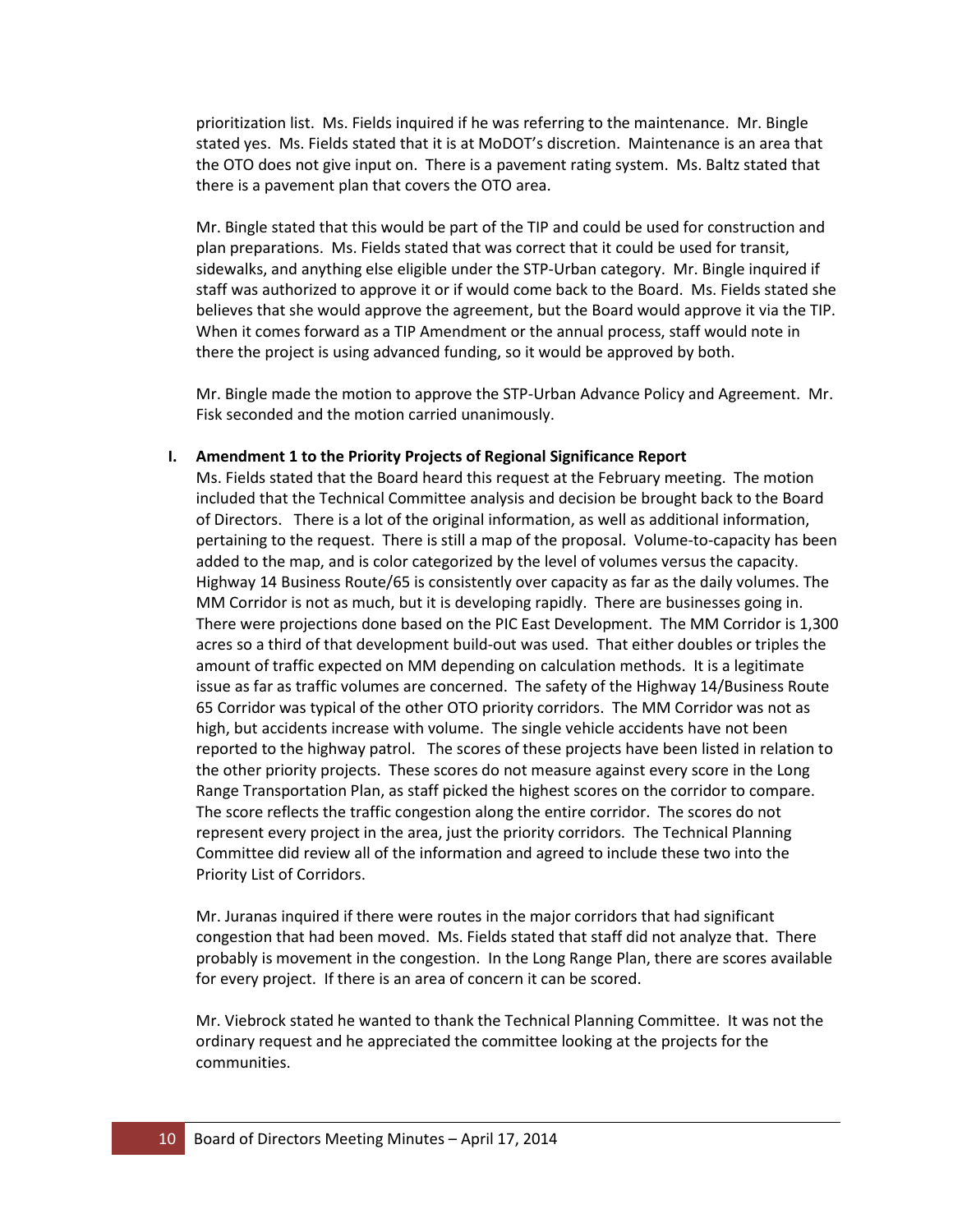Mr. Lapaglia stated that good ideas were brought to the committee. Some projects needed to be added and there was good discussion from what he heard from the Christian County TPC member.

Ms. Hacker stated that for the record she just wanted to thank staff for the work that was done.

No action was requested as this amendment had been previously approved pending provision of supporting information and a recommendation from the Technical Planning Committee.

#### **J. Amendment 2 to the Priority Projects of Regional Significance**

Ms. Fields stated that Greene County, Christian County, Springfield, and Nixa have been talking about the need of the Kansas Expressway Extension. Greene County has requested to add that roadway to the OTO Priority Projects of Regional Significance, as well. The scores are included in the agenda packet. Some work is beginning in Greene County, and it is time that in order to continue that work, federal funds might need to be accessed. Putting this alignment on the Priority List helps with that. The scores from the North-South Corridor Study are included. The scores looked at potential traffic time reductions. It shows what the growth of 160 looks like without doing anything else. It is exponential because of the growth in Christian County. The North-South Corridor Study looked at developing an alternative route to relieve some of the congestion on 160. Some of that information is included on the volumes. The final North-South Corridor Study recommendation was that the Kansas Expressway Extension be built as well as the West Bypass/FF Extension. Those both would be needed to relieve the traffic in Christian County. Kansas Expressway is the most likely one that could happen right now because of the right-of-way acquisition that Greene County has been doing since the 1980's. That is where staff recommends that efforts be concentrated. The Technical Planning Committee reviewed it and also recommended approval. The motion included adding bicycle and pedestrian accommodations along the corridor, as well**.** 

Mr. Bengsch made the motion to approve Amendment 2 to the Priority Projects of Regional Significance. Mr. Viebrock seconded and the motion carried unanimously.

#### **K. Support for MSU Tiger Grant**

Ms. Longpine stated that Missouri State University is looking to apply for a TIGER Grant for an Intermodal Transfer Facility, to be located on the east side of campus, between Harrison/National and Monroe (otherwise known as Bear Boulevard). That facility would not just be a parking structure, but would tie in with the Bear Line Shuttle System. It would also accommodate City Utilities buses. City Utilities is going to accommodate the Bear Line at the new City Utilities transfer station as well, so that is a developing relationship. There is also a proposed car sharing and bike sharing program on campus. That will help to alleviate some of the parking concerns. In addition, depending on which version is built, there could be upwards to 1,450 additional spaces, which would give MSU more land to infill on campus. This would prevent the expansion beyond the MSU campus boundaries. MSU is requesting \$13.5 million in TIGER funding. MSU will be providing \$14 million, so a 51 percent match. That will give MSU a strong showing in the TIGER application. MSU is asking for a letter of support from the OTO Board of Directors that supports the planning efforts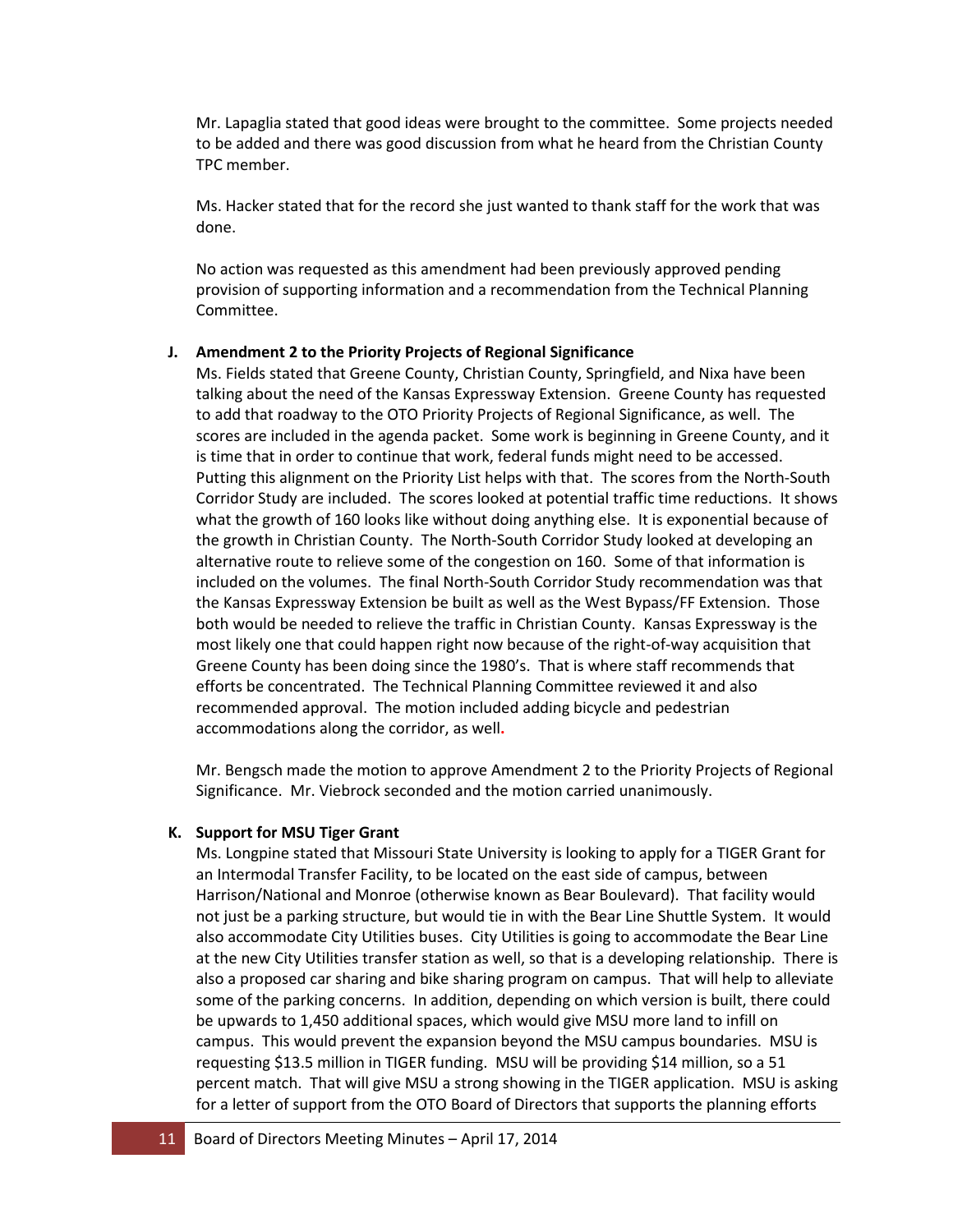that have been done. The Intermodal Transfer Facility supports some of the recommendations from the Regional Route Study with the National Line for City Utilities.

The OTO has to certify that the project would be added to the TIP should the TIGER grant be awarded.

Mr. Juranas stated that Mr. Greg Burris has been very supportive of the TIGER Grant application and is providing a letter of support from the City of Springfield. The City of Springfield believes it is a good project, since it enhances and supports the streetscapes, pedestrian access, and those efforts.

Mr. Jones stated that Scott Miller, the General Manager of City Utilities, is also providing a letter of support.

Mr. Juranas made the motion to approve a letter of support and certification of inclusion in the TIP for Missouri State University's TIGER Application. Ms. Hacker seconded and the motion carried unanimously.

#### **L. MoDOT Request to Withdraw TIP Amendment Number Two**

Ms. Longpine stated that this a TIP Amendment that was approved at the February Board of Directors meeting for scoping the Brookline/MM Railroad crossing. Since then, MoDOT has spoken with the Multimodal Division and even if the project was scoped, there is not any money identified for construction on whatever the recommended improvements would be. MoDOT has asked that the OTO remove it from the TIP and not send it to FHWA for approval. Since the Board of Directors had already taken action, it will need to take action to withdraw the request from the TIP. In the future, if funding is identified, this request might be submitted again.

Ms. Hacker made the motion to approve the withdrawal of Amendment 2 to the FY 2014- 2017 TIP. Mr. Krischke seconded and the motion carried unanimously.

#### **M. Support for the Kansas Expressway Extension Tiger Grant Application**

Ms. Fields stated that there were \$35 million available nationally for this round of TIGER funding for planning grants. That allows agencies to apply for environmental or design work of a corridor. The one that is on the list right now is the Christian County part of the Kansas Expressway Extension. In 2005, there was a study that identified three alternative alignments in Christian County. An alignment has not been narrowed down, because in order to use federal funds, there had to be a NEPA, or Environmental, analysis, which would cost a minimum of \$1 million. If the OTO wanted to do environmental and design to where it would be confident that the right-of-way was in the right place it would be \$2.5 million. The proposal is for a \$2.5 million study with 20 percent in local match. This section of Christian County is in a rural portion, according to the Census. That means that the minimum amount of match is \$0, but traditionally, on all of the TIGER Grants, everyone has provided a great deal of match. MSU is doing 50 percent, which is pretty standard on the urban side.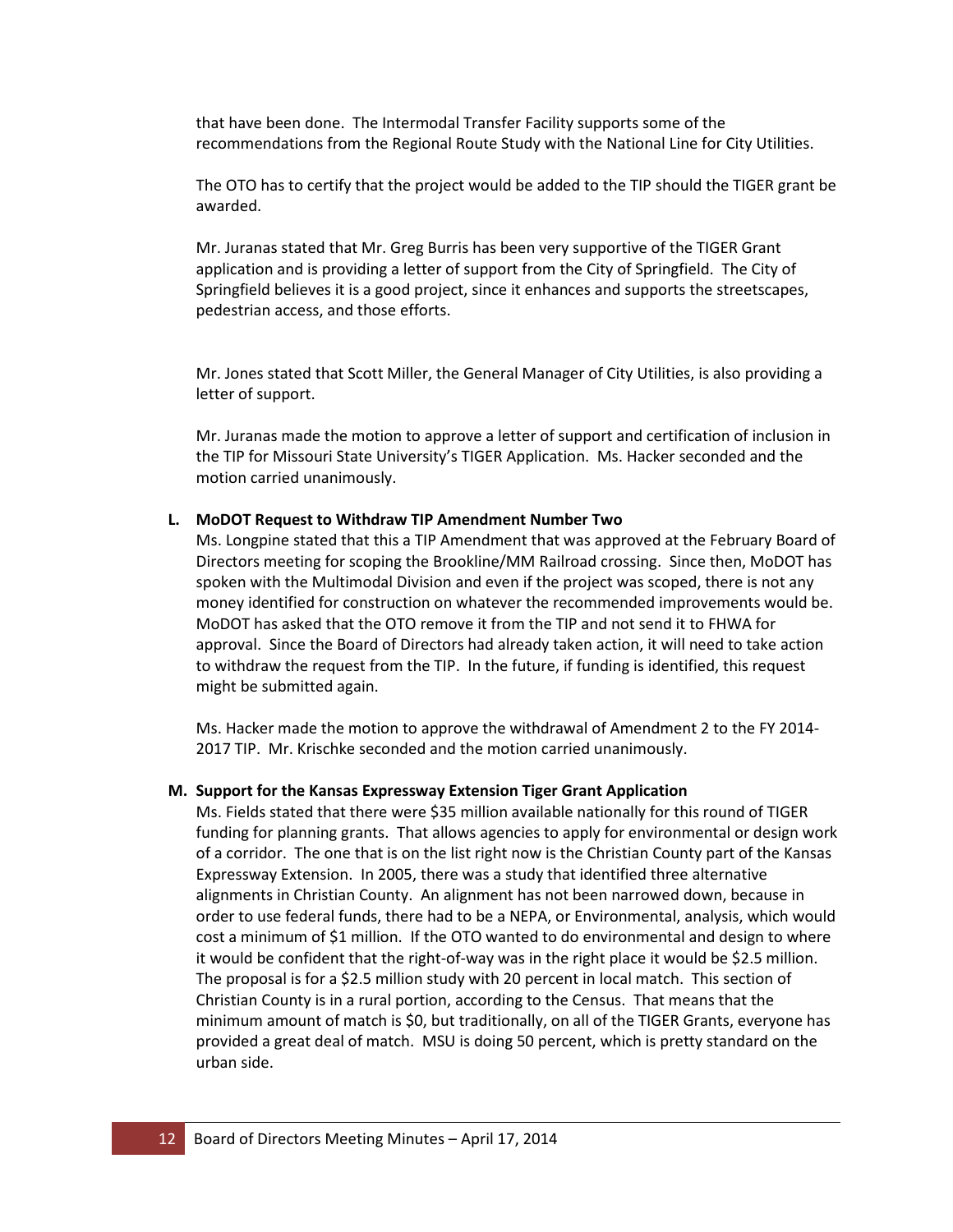Staff thinks that the application would have a good showing if there is 20 percent match to be competitive. The application would be for environmental review and design. This would allow Christian County or Nixa to acquire the right-of-way when it came through the planning and development process. If awarded, it would set up the OTO for future TIGER Grants, because the DOT likes to continue funding projects that have been funded in the past. If it is a good project this round, then maybe in a couple years an application could be made for actual construction dollars. It is a long shot, but support is requested for OTO staff to apply, then administer the grant, and then to certify that the OTO would put it in the TIP if the OTO were to receive that award. Christian County has agreed to a 10 percent match, which is \$250,000 on a \$2.5 million grant. There were letters of request sent out to the legislators and staff is confident that the legislators will send support letters.

Mr. Bingle stated that the City of Nixa is short on funds due to the election on Tuesday. He did not anticipate Council's support of allocating \$250,000 as a match to accommodate the 20 percent. He would report back to staff on Monday regarding the Council's decision. Ms. Fields stated she would like blanket permission, if Nixa could not do a \$250,000 match, to tailor the grant application to whatever amount of match is available. The goal would be to keep the match at 20 percent. The environmental could be done for about \$1 million. If the City of Nixa decides to do nothing, then staff does not want to write a grant application that would not have 20 percent and not be able to compete.

Mr. Juranas inquired what the difference was between the planning and construction grants. Ms. Fields stated that one of the big differences is \$10 million versus no minimum. The planning grant has no minimum required. Since the OTO is a Transportation Management Area, the minimum required on the TIGER Grant is \$10 million, except for the little portion that is rural. There is a \$1 million requirement on the rural side. The planning grants have no minimum. The match has been around 50 percent. Planning grants can be used for environmental and design. The projects need to be shovel ready.

Ms. Longpine added that this was the first time since the second TIGER round that planning grants had been offered. This is currently round 6, so this has not been offered recently. It would be good to apply if possible. Mr. Lapaglia stated he would like a motion with the provision that Mr. Bingle gave regarding the City of Nixa's position.

Mr. Fisk made the motion to support the application, OTO administration of the grant, and certification of addition to the TIP. Mr. Krischke seconded and the motion carried unanimously.

#### **III. Other Business**

#### **A. Board of Directors Member Announcements**

Mr. Juranas stated that there is a ribbon cutting at Close Park on May 9.

Mr. Weiler stated that the Springfield Chamber of Commerce is hosting the State of the Airport Address on April 24<sup>th</sup>. There is a lot more detail on what is happening at the Airport, so OTO members are welcome to attend.